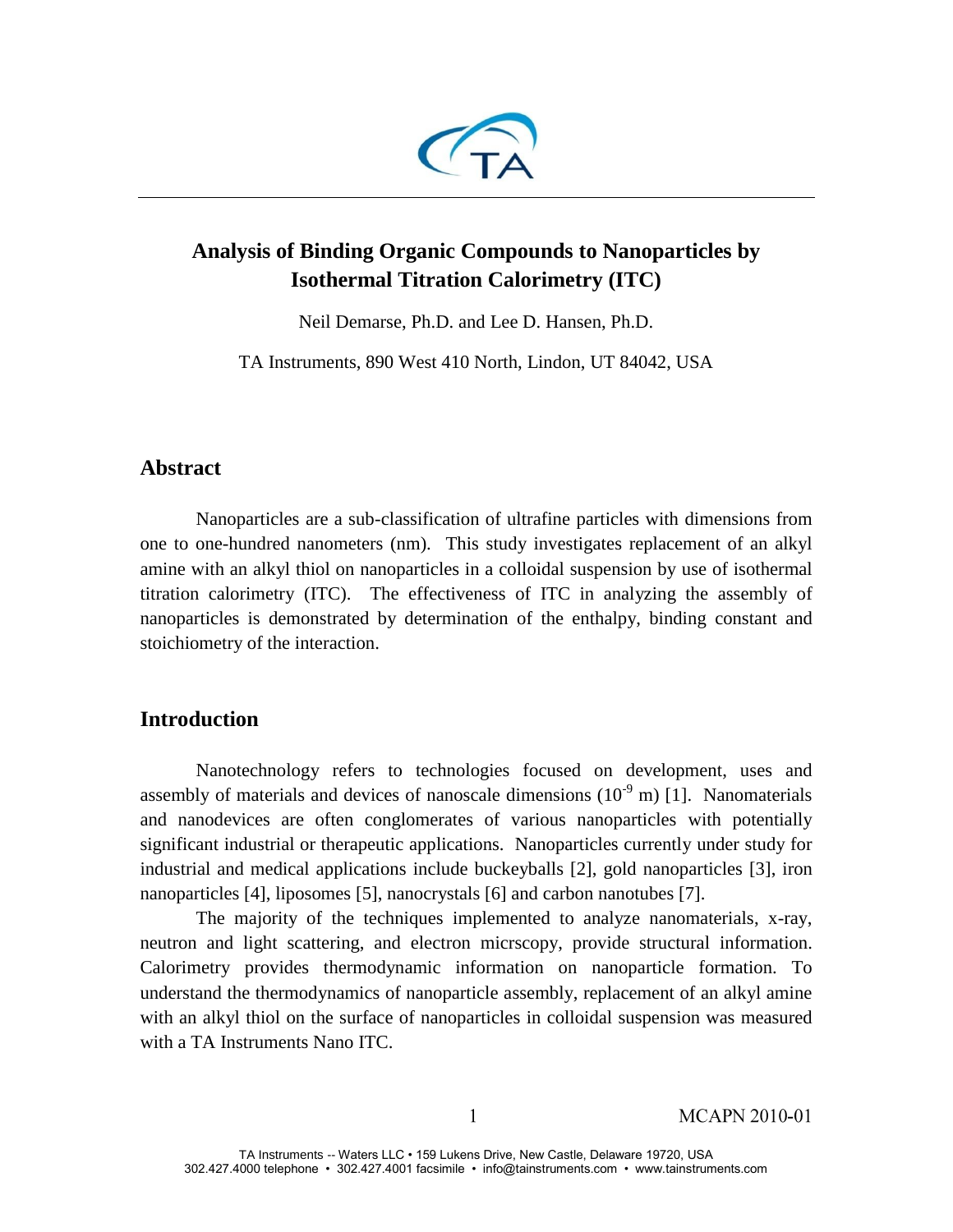## **Experimental**

The nanoparticles were prepared with a monolayer of the amine conjugated to a metal-colloid core. Both the titrant (the alky thiol) and titrate (the nanoparticle suspension) were prepared in tetrahydrofuran. Titrations were performed in a Nano ITC Standard Volume with a Hastelloy reaction vessel. The reference cell was filled with water. 1.5 mM thiol solution was injected into the nanoparticle solution that contained 0.1 mM amine. Each titration consisted of twenty, 5µL injections at 300-second intervals with stirring speed of 350 rpm. A 300-second baseline was collected before the first injection and after the last injection. Prior to starting the titration, the calorimeter was equilibrated to a baseline with a drift of less than 100nW over a ten-minute period.

### **Results and Discussion**

Figure 1 shows the raw data from the titration. Upward peaks indicate an exothermic reaction. The smaller peak from the first injection is due to diffusion of titrant into the titrate during equilibration. Injection peaks 2 to 6 decrease in height from about 3.5 µW to 3.0 µW. Injection peaks 7 to 10 rapidly decrease, indicating binding approaching saturation. Each successive peak after the tenth is small and of similar magnitude suggesting no further binding.



**Figure 1 Replacement of alkyl amine with alkyl thiol on nanoparticles.** Raw titration data measured in  $\mu$ W. Each peak corresponds to a single injection of alkyl thiol solution into the nanoparticle suspension.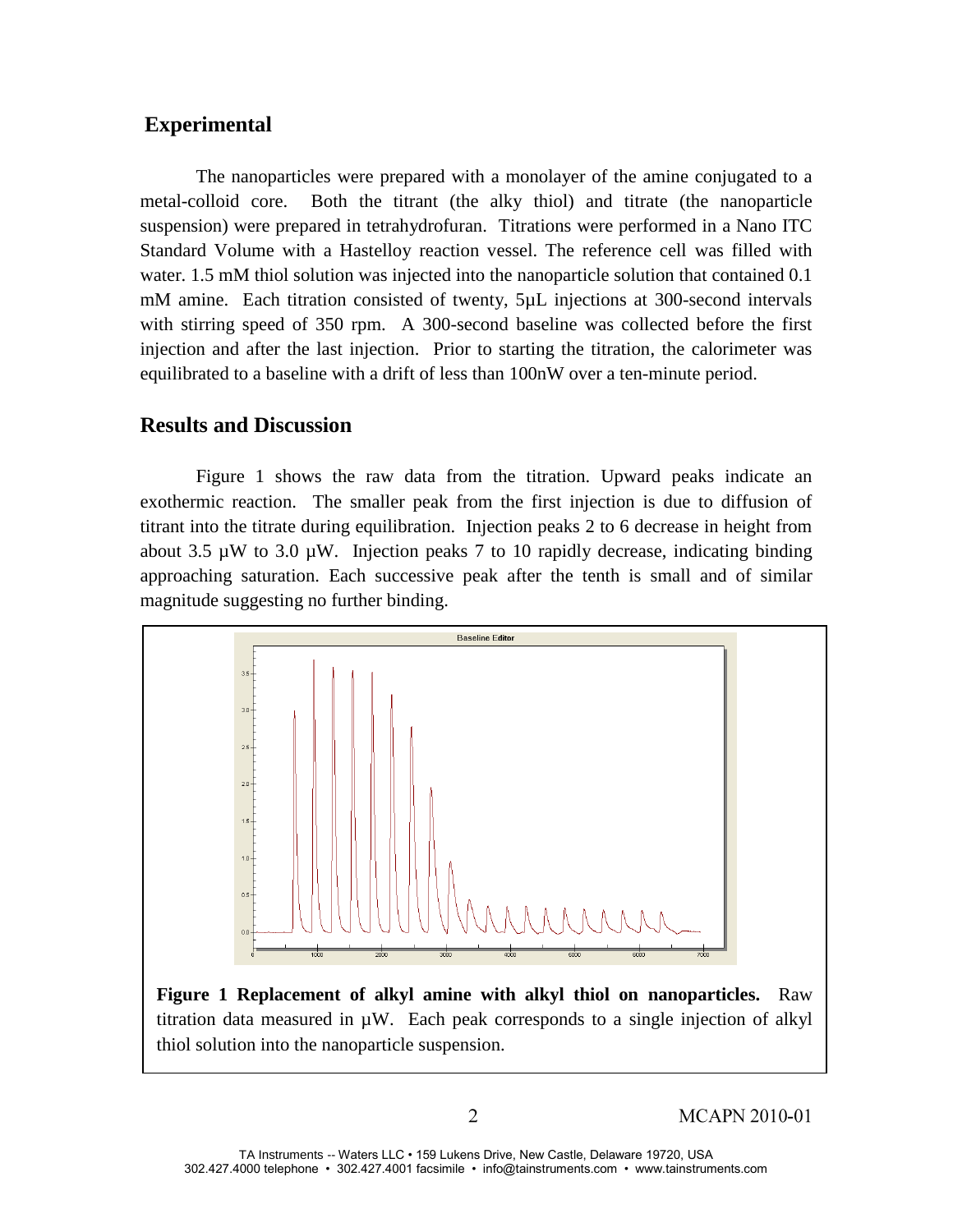

**Figure 2. Binding analysis of replacement of alkyl amine by alkyl thiol on nanoparticles.** A one-site independent binding model (Blue) and a blank (constant) (Green) are fit to the integrated area under each peak to determine the binding affinity (K), enthalpy (dH) and stoichiometry (n). The sum of the two models is shown as the dotted line in the upper plot. The difference between the fitted models and the data is shown in the lower plot.

The integrated area under each peak is plotted against the molar ratio of titrant to titrate in Figure 2. The first point was not included in the data analysis. Although the peaks in the raw data decrease steadily in height prior to the inflexion (Figure 1), the integrated data show the area is increasing from point 2 to point 7. This is due to broadening of the peaks, and is the result of decreased rate of alkyl amine replacement by the alkyl thiol as the reaction progresses on the nanoparticle surface. The solid lines in Figure 2 show the fit to a one-site independent binding model and blank (constant). The association constant (K<sub>a</sub>) of 1.37⋅10<sup>7</sup> (dissociation constant K<sub>d</sub> of 73.0 nM) corresponds to a very tight binding interaction. The enthalpy change  $(\Delta H)$  of binding is -25.4 kJ/mol and stoichiometry of binding (n) is 0.7 mole of thiol per mole of amine. The value for the blank (constant), due to heat of dilution of the titrant, is -24.39 µJ. The standard deviation around the fit of the sum of the binding model and blank is 7.50 uJ.